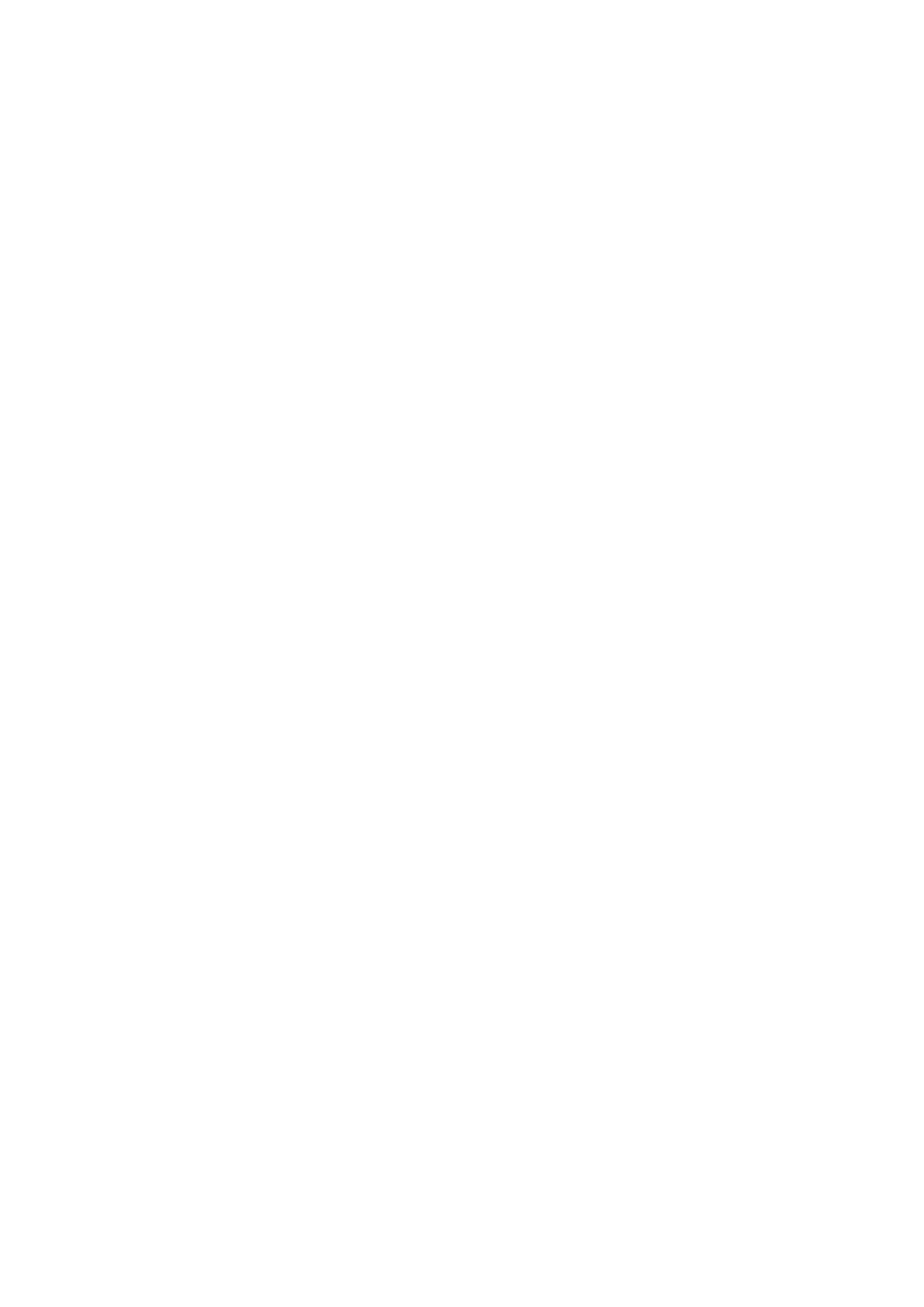**Amendments to the Bill since the previous version are indicated by sidelining in the right margin. Wherever possible, provisions that were in the Bill as introduced retain the original numbering.** 

# Period Products (Free Provision) (Scotland) Bill [AS AMENDED AT STAGE 2]

An Act of the Scottish Parliament to secure the provision throughout Scotland of free period products.

#### *Duties to ensure period products obtainable free of charge*

## **1 Local authorities to ensure period products generally obtainable free of charge**

- *5* (1) Each local authority must ensure that, within its area, period products are obtainable free of charge (in accordance with arrangements established and maintained by the local authority) by all persons who need to use them.
	- (2) The period products obtainable free of charge by a person under such arrangements (whether obtained under one or more than one local authority's arrangements) are to be sufficient products to meet the person's needs while in Scotland.
	- (3) Arrangements established and maintained under subsection (1)—
		- (a) must include provision under which period products are obtainable by another person on behalf of the person who needs to use them,
		- (b) may, where they include provision under which period products may be delivered to a person, require the person to pay costs associated with packing and delivery (except where the person could not reasonably obtain products in accordance with the arrangements in any other way).
	- (4) For the purposes of subsection (2), the needs of a person who lives in Scotland are to be regarded as all arising while in Scotland.

### *20* **5 Education providers to ensure period products obtainable free of charge by pupils and students**

- (1) Each education provider must ensure that period products are obtainable free of charge (in accordance with arrangements established and maintained by the education provider) by the persons mentioned in subsection (4).
- *25* (2) An education provider is to do so by providing period products, or securing their provision, in such locations within each institution in Scotland managed by the education provider as are specified in arrangements established and maintained under subsection (1).
	- (3) Where the premises of an institution comprise two or more buildings that are normally used by pupils or, as the case may be, students at the institution, the locations specified

*15* 

*10*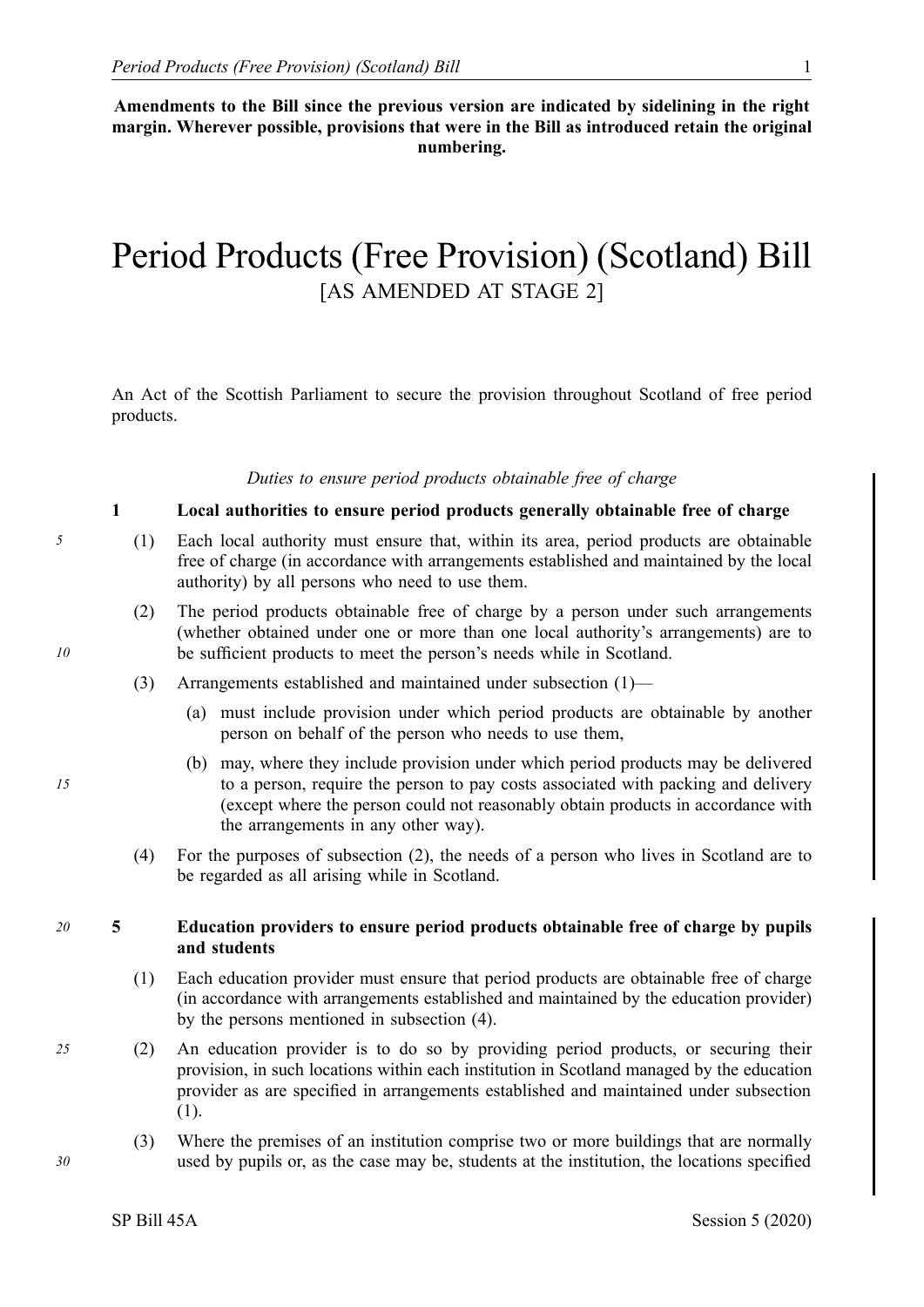in the arrangements established and maintained under subsection (1) must include at least one location situated in each such building.

- (4) The persons referred to in subsection (1) are persons who—
	- (a) need to use period products, and
- *5* (b) are—
	- (i) pupils at a school managed by the education provider, or
	- (ii) students undertaking, in Scotland, a course (or part of a course) of education at a further education institution or higher education institution managed by the education provider.
- *10* (5) The period products obtainable free of charge by a pupil or, as the case may be, a student under the arrangements established and maintained under subsection (1) are to be sufficient products to meet—
	- (a) in the case of a school, the pupil's needs during the school's term times,
	- (b) in the case of a higher education institution or further education institution, the student's needs during the term times for the course of education that the student is undertaking.
	- (6) In this Act, "institution" (except in the terms "higher education institution" and "further education institution" and in the definitions of those terms in section 10) means—
		- (a) a school,
- *20* (b) a higher education institution,
	- (c) a further education institution.
	- (7) The Period Products in Schools (Scotland) Regulations 2020 (S.S.I. 2020/183) are revoked.

**6 Specified public service bodies to ensure period products obtainable free of charge by persons in their premises**

- (1) Each public service body specified in regulations made by the Scottish Ministers (a "specified public service body") must ensure that period products are obtainable free of charge (in accordance with arrangements established and maintained by the body) by persons in its premises who need to use them.
- *30* (1A) A specified public service body is to do so by providing period products, or securing their provision, in such locations within those premises as are specified in arrangements established and maintained under subsection (1).
	- (1B) Where a specified public service body operates over a number of sites in Scotland, the locations specified in the arrangements established and maintained under subsection (1) must include locations in premises at each such site.
	- (1C) The period products obtainable free of charge by a person under the arrangements established and maintained under subsection (1) are to be sufficient products to meet the person's needs while the person is in the premises.
	- (3) Before specifying a body under this section, the Scottish Ministers—
- *40* (a) must consult the body, and
	- (b) may consult any other body or person they think appropriate.

*15* 

*25*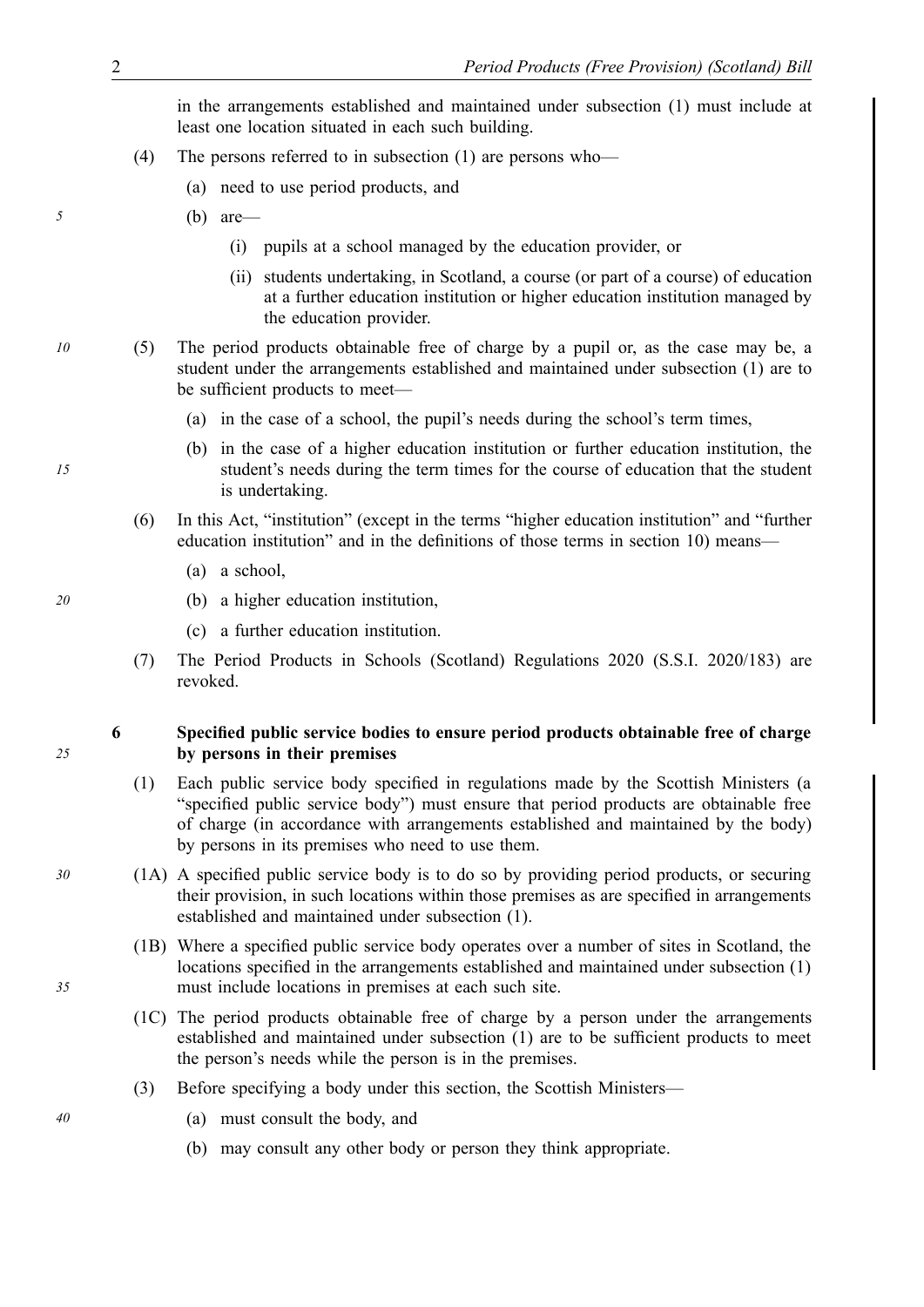- (4) Bodies may be specified for the purposes of this section by reference to a class that they are in.
- (5) Where they are proposed to be so specified, subsection (3) applies in relation to each of those bodies.
- *5* (5A) Regulations under this section may specify that different provisions of this Act are, in relation to a public service body specified in the regulations, to take effect on different days.
	- (5B) Regulations under this section may—
		- (a) make incidental, supplementary, consequential, transitional, transitory or saving provision,
		- (b) make different provision for different purposes.
	- (5C) Regulations under this section are subject to the affirmative procedure.
	- (6) In this section, "public service body" means a body—
		- (a) constituted by or under an enactment, and
- *15* (b) having functions that consist of or include providing public services or otherwise serving the public interest.

#### **6A Arrangements under sections 1, 5 and 6: particular requirements**

Arrangements established and maintained under section 1(1), 5(1) or, as the case may be, 6(1) must provide for—

#### *20* (a) period products to be obtainable—

- (i) reasonably easily, and
- (ii) in a way that respects the dignity of persons obtaining them,
- (b) a reasonable choice of different types of period products to be obtainable.

### *Guidance*

#### *25* **6B Guidance**

- (1) The Scottish Ministers must issue guidance to—
	- (a) local authorities and education providers about the exercise of the functions conferred on them by—
		- (i) section 1 or, as the case may be, 5, and
- *30* (ii) section 7,
	- (b) any specified public service bodies about the exercise of the functions conferred on them by sections 6 and 7.
	- (2) The first guidance issued—
		- (a) to local authorities and education providers under subsection (1)(a) is to be issued as soon as reasonably practicable after this section comes into force,
		- (b) to a particular specified public service body (or to a particular class of specified public service bodies) under subsection (1)(b) is to be issued as soon as reasonably practicable after the body (or class of bodies) is specified in regulations under section 6.

*35*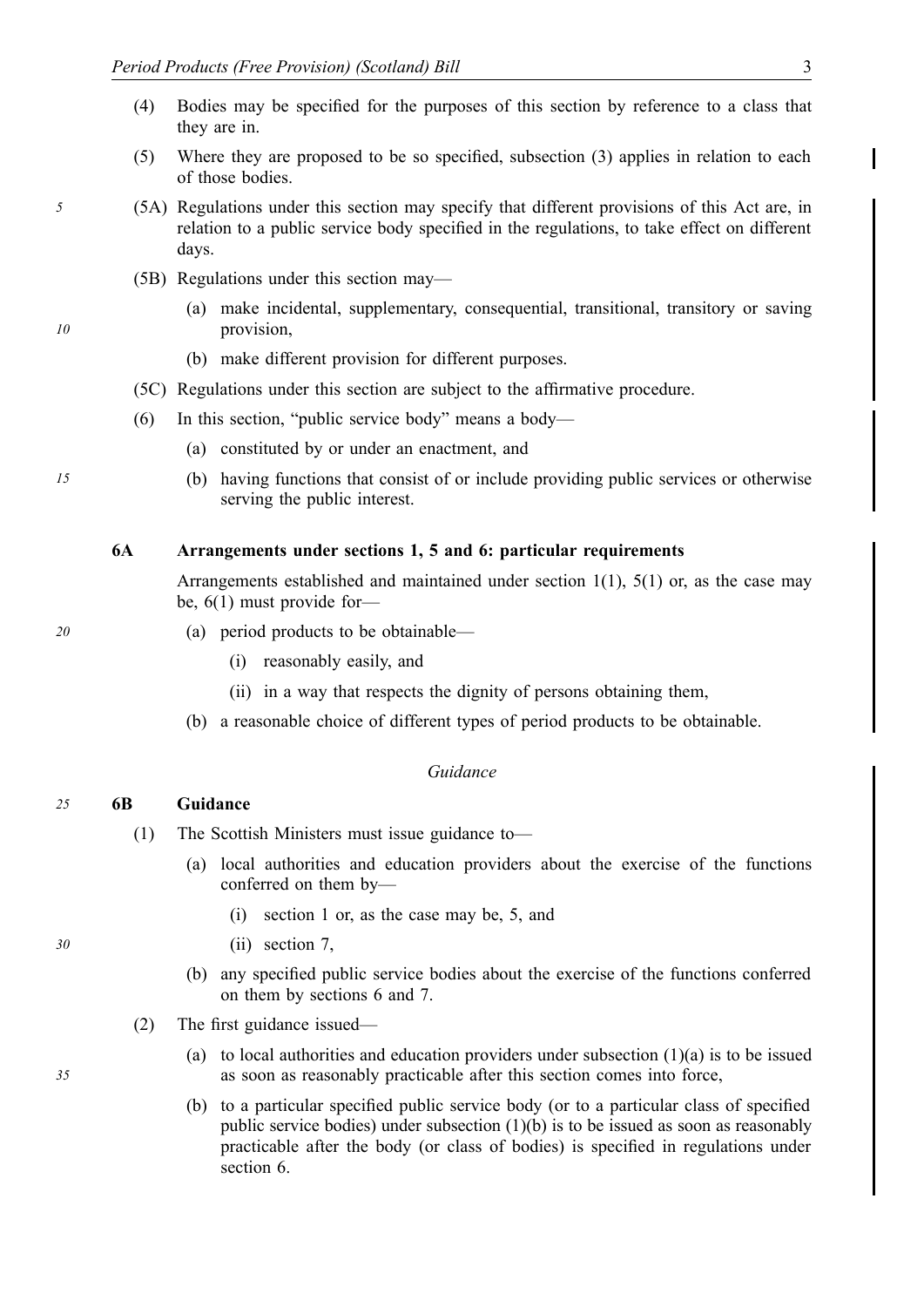- (3) Guidance issued under subsection (1)—
	- (a) must in particular include guidance about the matters in relation to which section 6A imposes requirements,
	- (b) may also include guidance about the exercise of the functions conferred on responsible bodies by sections 6C and 6D.
- (4) Each responsible body to which guidance is issued under this section must have regard to the guidance as it relates to that body.
- (5) Subsection (6) applies in relation to the first issue of guidance—
	- (a) to local authorities and education providers under subsection  $(1)(a)$ ,
- *10* (b) to a particular specified public service body (or a particular class of specified public service bodies) under subsection (1)(b).
	- (6) Before issuing the guidance mentioned in subsection (5), the Scottish Ministers—
		- (a) must consult such persons or bodies as appear to them to represent the interests of each type of responsible body to which the guidance relates, and
- *15* (b) may consult any other person or body they think appropriate.
	- (7) The Scottish Ministers must, as soon as reasonably practicable after issuing guidance under subsection (1), publish the guidance in such ways as they think appropriate.
	- (8) In this Act, "responsible body" means, in relation to the function conferred—
		- (a) by section 1, each local authority,
- *20* (b) by section 5, each education provider,
	- (c) by section 6, each specified public service body.

#### *Additional duties on responsible bodies*

## **6C Statement on exercise of functions**

- (1) Each responsible body—
- *25* (a) must, as soon as reasonably practicable after guidance is first issued to the body under section 6B,
	- (b) may, at any other time,

prepare a written statement describing the plans mentioned in subsection (2).

- (2) The plans are the responsible body's plans for—
- *30* (a) the exercise of its functions under section 1, 5 or, as the case may be, 6 (including in particular a summary of the arrangements required, by subsection (1) of whichever of those sections applies, to be established and maintained by the responsible body),
	- (b) the provision of information under section 7.

*35* (3) A statement prepared under subsection (1) must also explain—

- (a) the ways in which the arrangements mentioned in subsection  $(2)(a)$  comply with section 6A, and
- (b) how, in developing the plans and arrangements mentioned in subsection (2), the responsible body has had regard to guidance issued under section 6B (as the

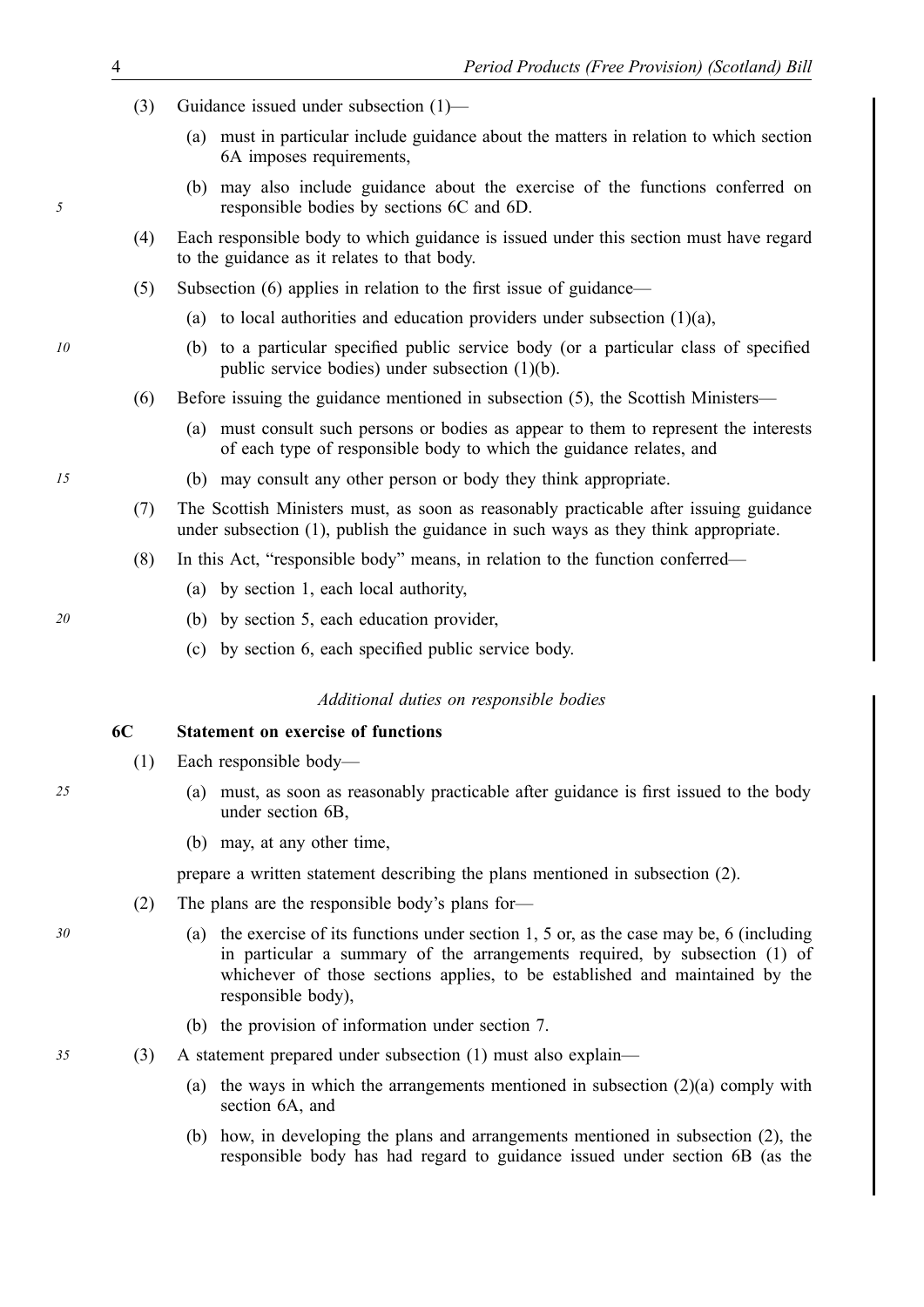guidance is in force at the time the statement is prepared and as it relates to the body).

- (4) Subsection (5) applies where guidance issued to a responsible body under section 6B and in force at the time the responsible body prepares a statement under subsection (1) includes guidance about the exercise of the functions conferred by this section and section 6D.
- (5) The statement must also explain how, in exercising the functions mentioned in subsection (4), the responsible body has had regard to that guidance (as it relates to the body).
- (6) A statement prepared under subsection (1) may include such other information as the responsible body thinks appropriate.
- (7) The responsible body must publish each statement prepared under subsection (1) in such ways as the body thinks appropriate.

#### **6D Consultation**

- (1) Before preparing a statement under section 6C, each responsible body—
- *15* (a) must consult the persons mentioned in subsection (2), and
	- (b) may consult any other body or person the body thinks appropriate,

about the responsible body's exercise of the functions conferred on it by section 1, 5 or, as the case may be, 6 and by section 7.

- (2) The persons referred to in subsection  $(1)(a)$  are, in the case of a responsible body with functions under—
	- (a) section 1—
		- (i) such product users who live or are otherwise likely to be present in the local authority's area as the local authority thinks appropriate,
		- (ii) such persons who may seek to obtain period products on behalf of product users as the local authority thinks appropriate,
	- (b) section 5, such product users who are pupils or, as the case may be, students at institutions managed by the education provider as the education provider thinks appropriate,
	- (c) section 6, such product users who are likely to be in the premises of the specified public service body as the body thinks appropriate.
- (3) Consultation under subsection (1) must in particular include consultation—
	- (a) about the ways in which product users ought to be able to obtain period products free of charge,
	- (b) about—
- *35* (i) the premises in which, and
	- (ii) where in those premises,

period products ought to be obtainable free of charge, and

- (c) about the types of period products which ought to be obtainable free of charge.
- (4) In this section, "product users" means—
- *40* (a) persons who need to use period products, and

*20* 

*5* 

*10* 



*25*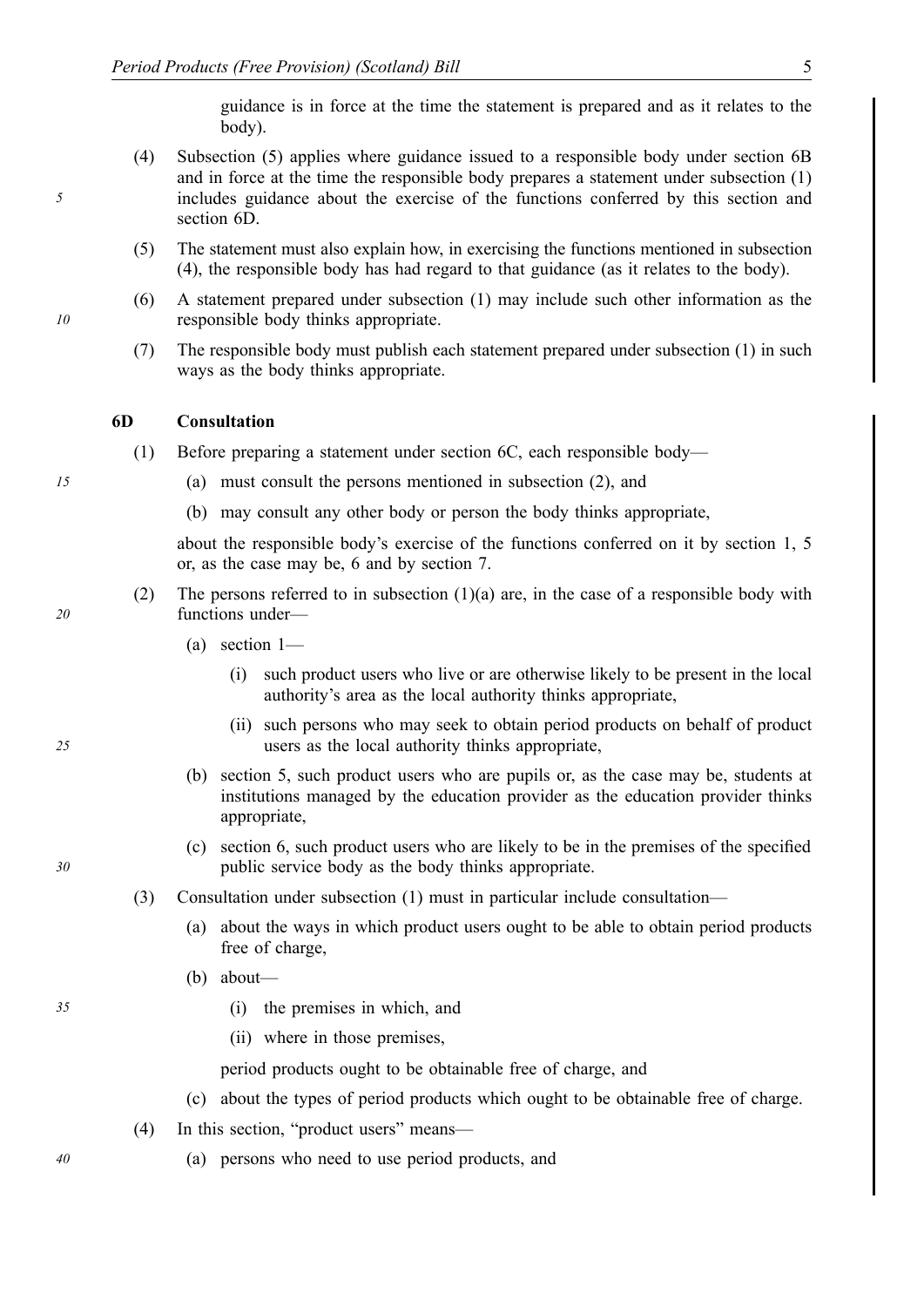(b) except in subsections  $(2)(a)(ii)$  and  $(3)(a)$ , persons who may need to use period products in the future.

# **7 Information to be provided to public**

- (1) In addition to complying with section 6C, each responsible body must take such steps as it thinks appropriate to inform the persons mentioned in subsection (2) of the matters mentioned in subsection (3).
- (2) The persons referred to in subsection (1) are, in the case of a responsible body with functions under—
	- (a) section 1, members of the public within the local authority's area generally,
- *10* **(b)** section 5, pupils or, as the case may be, students at—
	- (i) each institution managed by the education provider,
	- (ii) where an institution managed by the education provider operates across a number of campuses within Scotland, each such campus,
	- (c) section 6, persons in the premises of the specified public service body.
- *15* (3) The matters referred to in subsection (1) are—
	- (a) that period products are obtainable free of charge, and
	- (b) the arrangements for obtaining products free of charge, including in particular how, where and when products may be obtained.

#### *Final provisions*

### *20* **9A Key definitions**

In this Act—

- (a) "period products" means manufactured articles the purpose of which is to absorb or collect menstrual flow,
- (b) types of period products include tampons, sanitary towels and articles which are reusable,
- (c) references to a person's needs (including to a pupil's or a student's needs) are references to the person's needs for period products arising from menstruation by the person.

## **10 Interpretation**

*30* (1) In this Act—

"education provider" means—

- (a) an education authority,
- (b) the proprietor of an independent school,
- (c) the managers of a grant-aided school,
- *35* (d) the governing body of a higher education institution or a further education institution,

*5*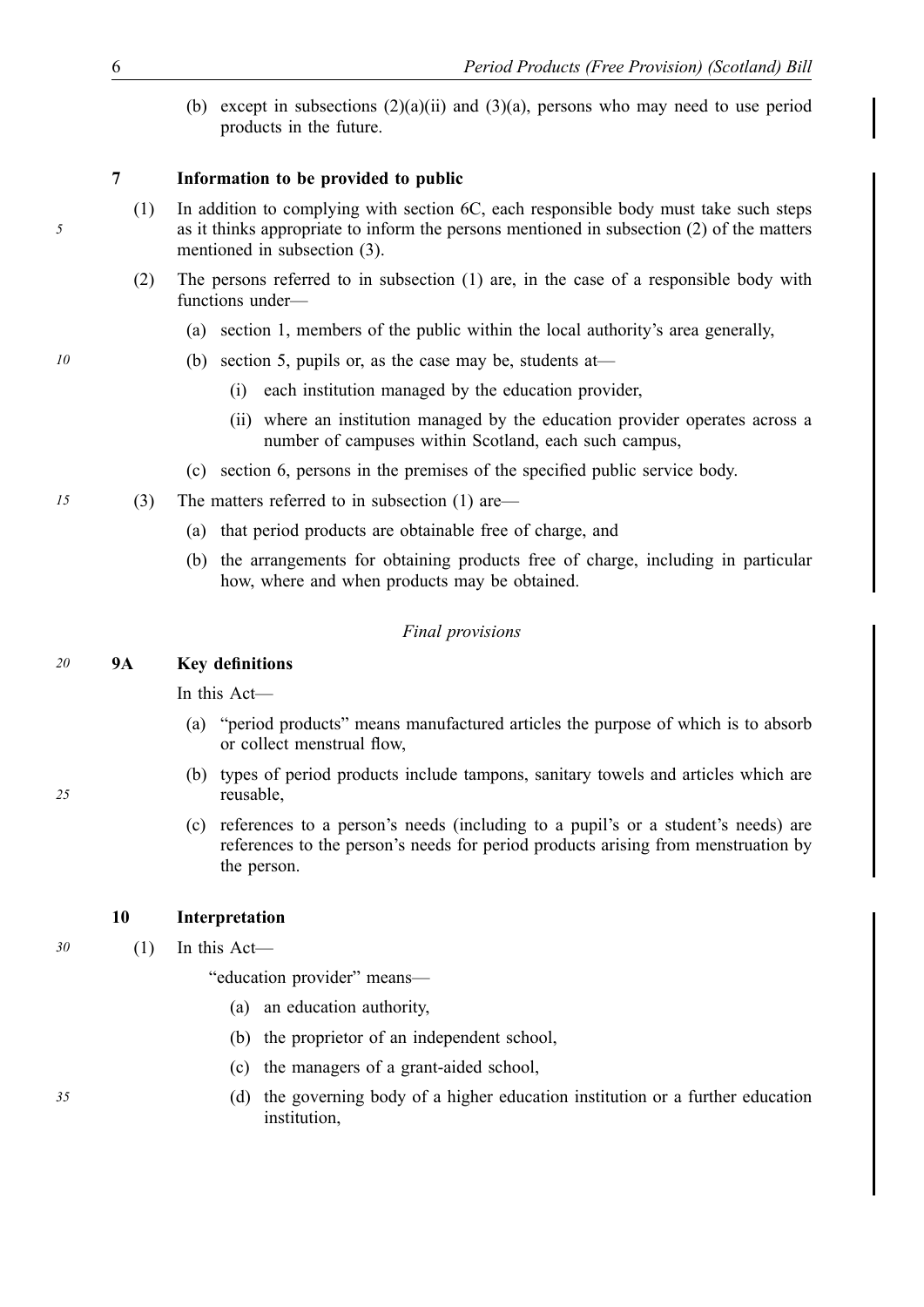"further education institution" means—

- (a) a body listed in schedule 2 of the Further and Higher Education (Scotland) Act 2005 under the heading "*Institutions formerly eligible for funding by the Scottish Further Education Funding Council*", or
- *5* (b) a college of further education which is assigned to a regional strategic body by order made under section 7C(1) of that Act,

"higher education institution" means a body listed in schedule 2 of the Further and Higher Education (Scotland) Act 2005 under the heading "*Institutions formerly eligible for funding by the Scottish Higher Education Funding Council*" or under the heading "*Other institutions*",

"institution" has the meaning given in section  $5(6)$ ,

"pupil" has the meaning and construction given in section 135(1) of the Education (Scotland) Act 1980,

- "responsible body" has the meaning given in section 6B(8),
- *15* "school" has the meaning given in section 135(1) of the Education (Scotland) Act 1980,

"specified public service body" means a public service body specified in regulations made under section 6,

"student" means a person for whom education is being provided by a higher education institution or, as the case may be, a further education institution.

(2) In subsection  $(1)$ —

"education authority", "grant-aided school", "independent school", "managers" and "proprietor" have the meanings given in section 135(1) of the Education (Scotland) Act 1980,

*25* "governing body" has the meaning given in section 35(2) of the Further and Higher Education (Scotland) Act 2005.

#### **11 Commencement**

- (1) Sections 10 and 12 and this section come into force on the day after Royal Assent.
- (2) The other provisions of this Act come into force on such day within the period of 2 years beginning with the day of Royal Assent as the Scottish Ministers may by regulations appoint.
- (3) Regulations under subsection (2) may—
	- (a) include transitional, transitory or saving provision,
	- (b) make different provision for different purposes.

#### *35* **12 Short title**

The short title of this Act is the Period Products (Free Provision) (Scotland) Act 2019.

*30* 

*10*